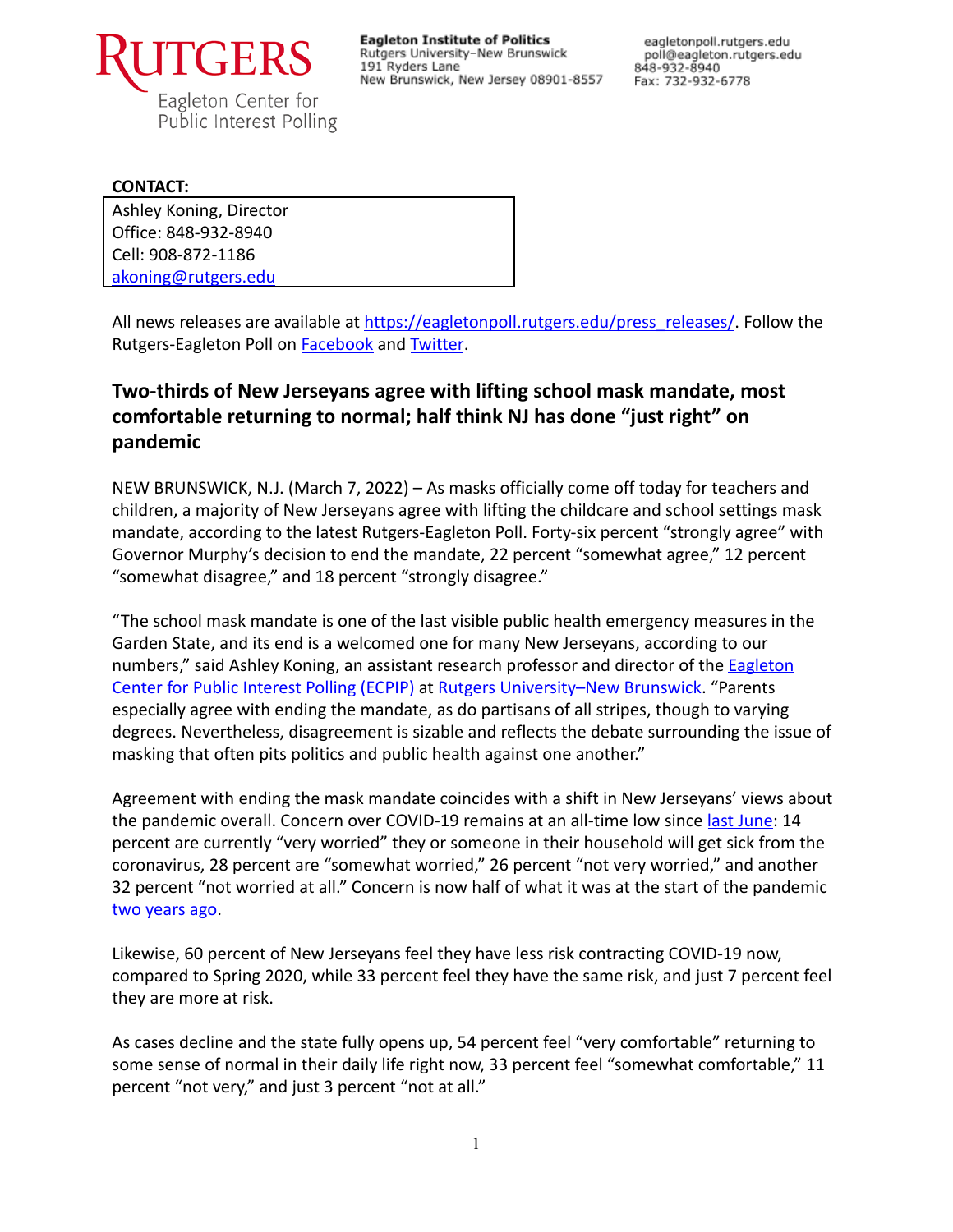Residents are even loosening their own mask usage: 35 percent now say they are masking indoors in public spaces "all the time" (down from 62 percent in [June\)](https://eagletonpoll.rutgers.edu/wp-content/uploads/2021/06/Rutgers-Eagleton-Poll-COVID-Life-6.4.21-FINAL.pdf), 22 percent "most of the time," 17 percent "some of the time," 11 percent "rarely," and 15 percent "never."

Despite these lightened attitudes, residents are still split on whether they feel the pandemic is over, particularly whether we are almost there or have a long way to go: 12 percent say it is "completely" over, 30 percent say it is "mostly" over, 21 percent say "halfway over," and 29 percent say "far from over"; 6 percent believe it will never end, and 2 percent are unsure. This is little changed from [June 2021.](https://eagletonpoll.rutgers.edu/wp-content/uploads/2021/06/Rutgers-Eagleton-Poll-COVID-Life-6.4.21-FINAL.pdf)

"Over half of New Jerseyans think that the pandemic is not technically over, but they are mentally and emotionally ready for it to be," Koning noted. "Many New Jerseyans are reentering life and returning to normal despite knowing the pandemic will be around for a while."

On the heels of Murphy's final COVID briefing, just under half (49 percent) of New Jerseyans think the measures the New Jersey state government took to deal with the virus since the start of the COVID-19 pandemic were "just right" when they look back on the past two years. Thirty-two percent say the state went "too far," and 17 percent say "not far enough."

When it comes to handling the COVID-19 pandemic going forward, a similar pattern emerges. Forty-nine percent of New Jerseyans think the state should keep doing exactly what it has been doing in terms of mask mandates and COVID-19 vaccine requirements, 34 percent think the state should be doing less, and 16 percent think the state should be doing more.

"The pandemic has become yet another divisive issue that has political ramifications for local, state, and federal elections in the near future," said Koning. "Views on how the state has handled the pandemic have grown more divided since the start of all this two years ago."

Most New Jerseyans (81 percent) are vaccinated against COVID-19; just over half of New Jerseyans (52 percent) are vaccinated and boosted. Among the currently unvaccinated (16 percent), only twelve percent say they "definitely" (4 percent) or "probably" (8 percent) will get vaccinated; 19 percent say they "probably will not" get it, on the other hand, and 64 percent say they "definitely will not" get it.

Over half of those vaccinated (55 percent) would probably be willing to get a COVID-19 vaccine booster if public health officials recommend it about every six months; 38 percent say they would not be willing, and 7 percent are unsure.

Among those with children over the age of five, almost half (46 percent) have vaccinated their child. Among those with children of any age under 18, almost three in 10 who have yet to vaccinate their child say they will "definitely" (18 percent) or "probably" (11 percent) get their child vaccinated; one third, on the other hand "probably" (11 percent) or "definitely" (23 percent) will not.

Results are from a statewide poll of 1,044 adults contacted by live interviewers on landlines and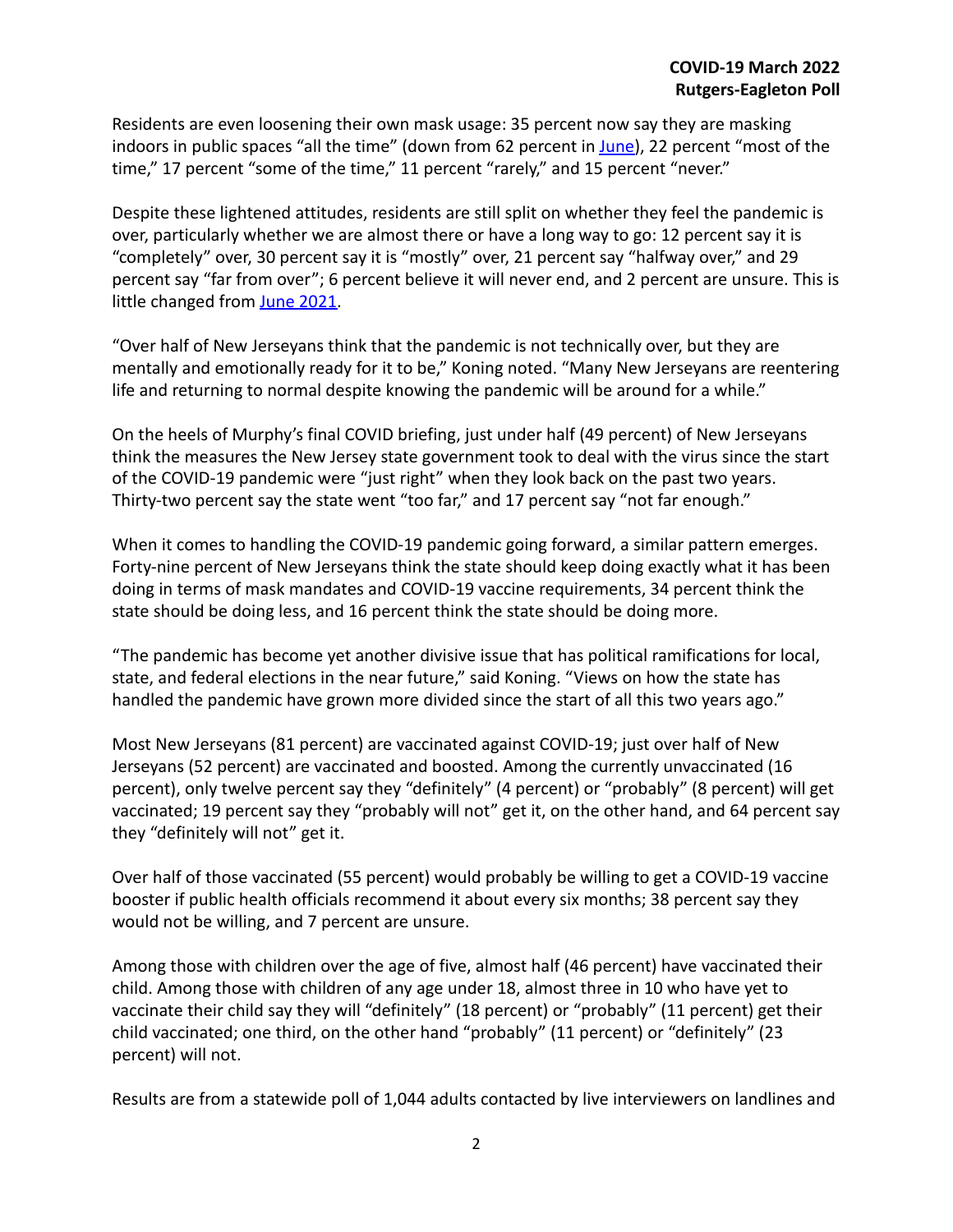cell phones from February 25 – March 4. The full sample has a margin of error of  $+/- 3.5$ percentage points.

#### **# # #**

**Broadcast interviews:** Rutgers University–New Brunswick has broadcast-quality TV and radio studios available for remote live or taped interviews with Rutgers experts. For more information, contact John Cramer at [john.cramer@rutgers.edu.](mailto:john.cramer@rutgers.edu)

#### *ABOUT RUTGERS—NEW BRUNSWICK*

*Rutgers University–New Brunswick is where Rutgers, the State University of New Jersey, began more than 250 years ago. Ranked among the world's top 60 universities, Rutgers's flagship university is a leading public research institution and a member of the prestigious Association of American Universities. It is home to internationally acclaimed faculty and has 12 degree-granting schools and a Division I Athletics program. It is the Big Ten Conference's most diverse university. Through its community of teachers, scholars, artists, scientists, and healers, Rutgers is equipped as never before to transform lives.*

### *ABOUT THE EAGLETON CENTER FOR PUBLIC INTEREST POLLING (ECPIP)*

*Home of the Rutgers-Eagleton Poll, ECPIP was established in 1971 and is the oldest and one of the most respected university-based state survey research centers in the United States. Now in its 48th year and with the publication of over 200 polls, ECPIP's mission is to provide scientifically sound, non-partisan information about public opinion. To read more about ECPIP and view all of our press releases, published research, and data archive, please visit our website: [eagletonpoll.rutgers.edu.](http://eagletonpoll.rutgers.edu/) You can also visit our [Facebook](https://www.facebook.com/RutgersEagletonPoll/) and [Twitter.](https://twitter.com/EagletonPoll)*

### *ABOUT THE EAGLETON INSTITUTE OF POLITICS*

*The Eagleton Center for Public Interest Polling is a unit of the Eagleton Institute of Politics at Rutgers University-New Brunswick. The Eagleton Institute studies how American politics and government work and change, analyzes how the democracy might improve, and promotes political participation and civic engagement. The Institute explores state and national politics through research, education, and public service, linking the study of politics with its day-to-day practice. To learn more about Eagleton programs and expertise, visit [eagleton.rutgers.edu](http://eagleton.rutgers.edu/).*

#### **QUESTIONS AND TABLES START ON THE FOLLOWING PAGE**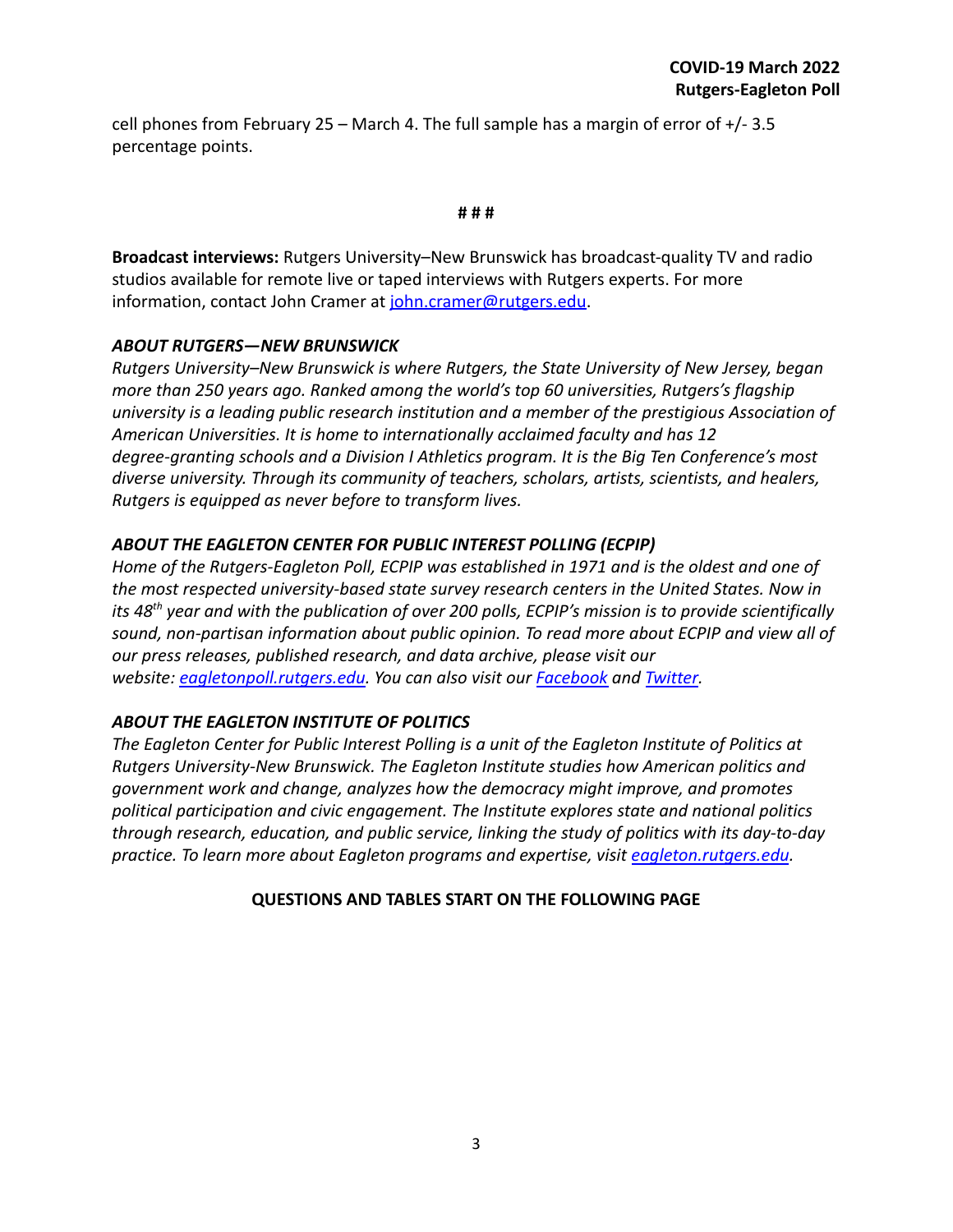### **Questions and Tables**

*The questions covered in this release are listed below. Column percentages may not add to 100% due to rounding. Respondents are New Jersey adults; all percentages are of weighted results. Interpret groups with samples sizes under 100 with extreme caution.*

**C1. Please tell me which of the following best describes your current status: You are partially vaccinated – that is, you received one dose out of a two-dose vaccine; you are fully vaccinated; you are fully vaccinated and have also received a booster shot; you are not yet vaccinated.**

| <b>Partially</b>      | 3%  |
|-----------------------|-----|
| <b>Fully</b>          | 29% |
| Fully + booster       | 52% |
| <b>Not vaccinated</b> | 16% |
| Unweighted N=         | 973 |

**C2. Looking ahead, if public health officials recommend getting a COVID-19 vaccine booster shot about every six months, do you think you would probably be willing or unwilling to do so?**

*Note: This question was only asked of respondents who are at least partially vaccinated.*

| <b>Willing</b>   | 55% |
|------------------|-----|
| <b>Unwilling</b> | 38% |
| Don't know (VOL) | 7%  |
| Unweighted N=    | 841 |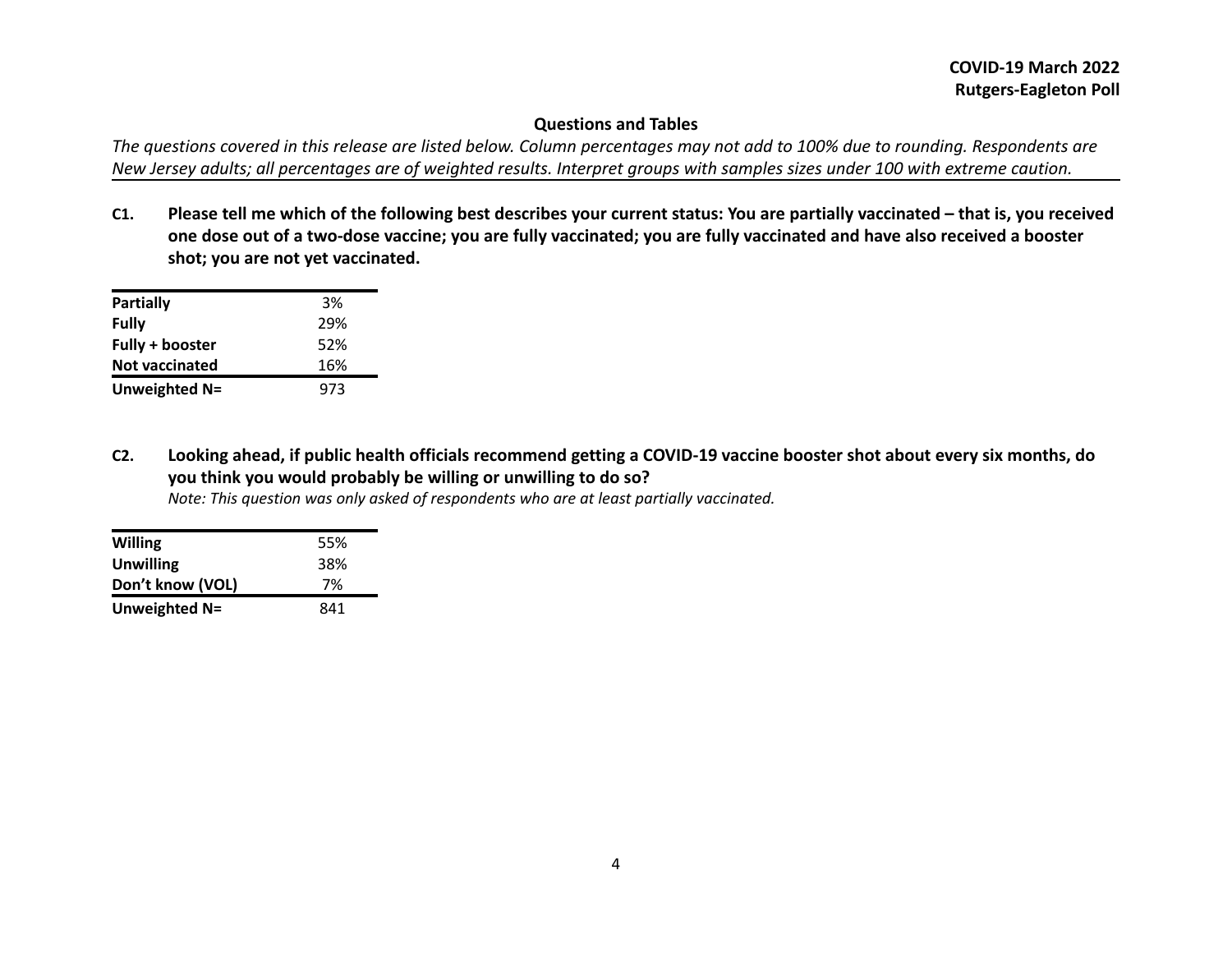### **C3. Thinking about the COVID-19 vaccines that are currently available, do you think you will: Definitely get a COVID-19 vaccine, probably get it, probably not get it, or definitely not get it?**

| Definitely get     | 4%  |
|--------------------|-----|
| Probably get       | 8%  |
| Probably not get   | 19% |
| Definitely not get | 64% |
| Don't know (VOL)   | 4%  |
| Unweighted N=      | 150 |

*Note: This question was only asked of respondents who are not yet vaccinated.*

**C4A. Now that a COVID-19 vaccine is available for your child's age group, do you think you will: Definitely get them vaccinated, probably get them vaccinated, probably not get them vaccinated, definitely not get them vaccinated, or have you already vaccinated your child?**

Note: This question was only asked of respondents who are the parent or guardian of a child between 5 and 17 living in their household.

| Definitely get<br>15%<br><b>Probably get</b><br>4%<br>Probably not get<br>10%<br>Definitely not get<br>23%<br><b>Already vaccinated</b><br>46%<br>Child not eligible<br>0%<br>Don't know (VOL)<br>2%<br>Unweighted N=<br>210 |  |
|------------------------------------------------------------------------------------------------------------------------------------------------------------------------------------------------------------------------------|--|
|                                                                                                                                                                                                                              |  |
|                                                                                                                                                                                                                              |  |
|                                                                                                                                                                                                                              |  |
|                                                                                                                                                                                                                              |  |
|                                                                                                                                                                                                                              |  |
|                                                                                                                                                                                                                              |  |
|                                                                                                                                                                                                                              |  |
|                                                                                                                                                                                                                              |  |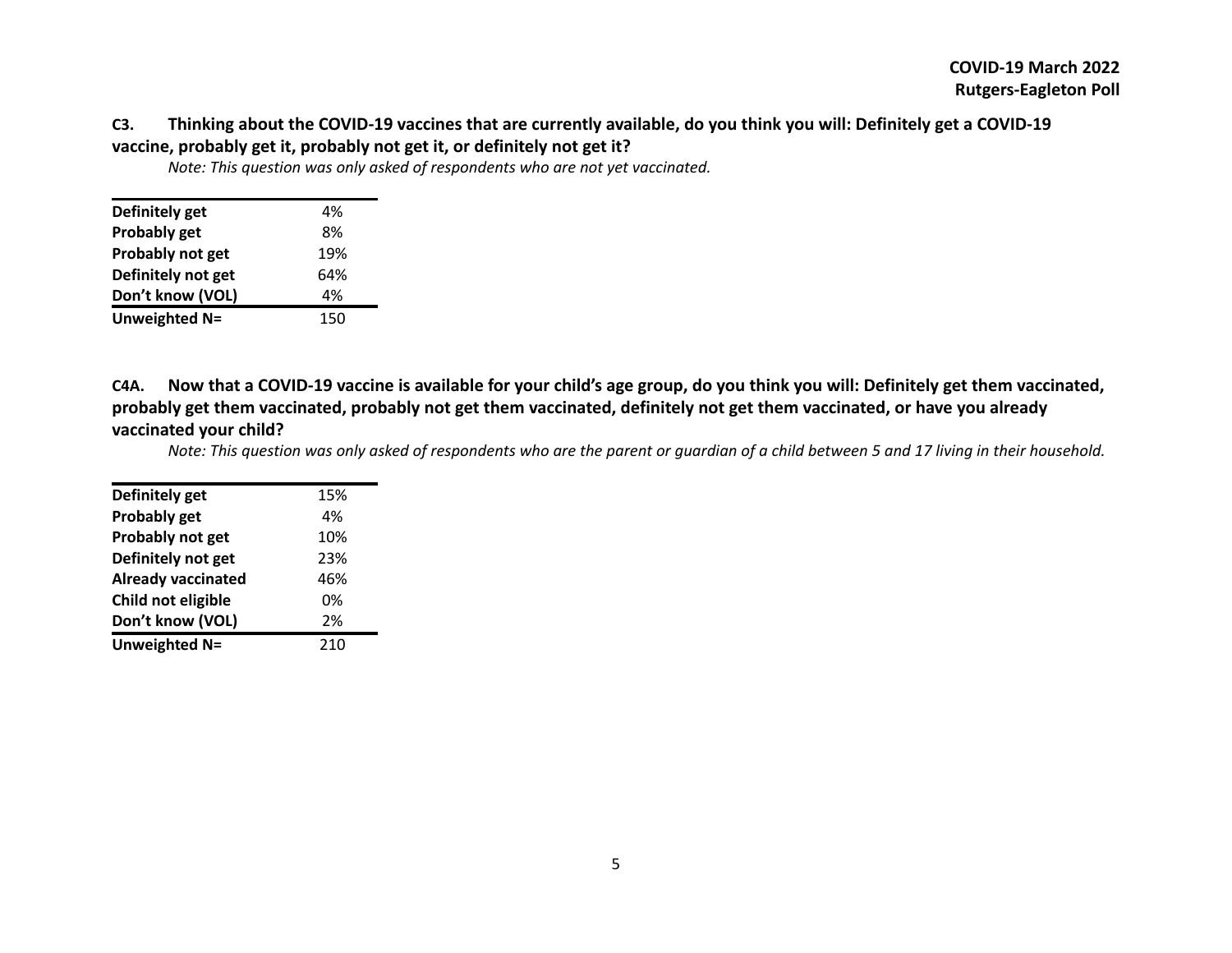**C4B. Once there is a COVID-19 vaccine authorized and available for your child's age group, do you think you will: Definitely get them vaccinated, probably get them vaccinated, probably not get them vaccinated, or definitely not get them vaccinated?** Note: This question was only asked of respondents who are the parent or guardian of a child under age 5 living in their household.

| Definitely get                  | 28% |
|---------------------------------|-----|
| Probably get                    | 28% |
| Probably not get                | 13% |
| Definitely not get              | 24% |
| <b>Already vaccinated (VOL)</b> | 3%  |
| Don't know (VOL)                | 4%  |
| Unweighted N=                   | 81  |
|                                 |     |

#### **C7. How often are you wearing a mask indoors in public spaces?**

| All of the time  | 35%  |
|------------------|------|
| Most of the time | 22%  |
| Some of the time | 17%  |
| Rarely           | 11%  |
| <b>Never</b>     | 15%  |
| Unweighted N=    | 1032 |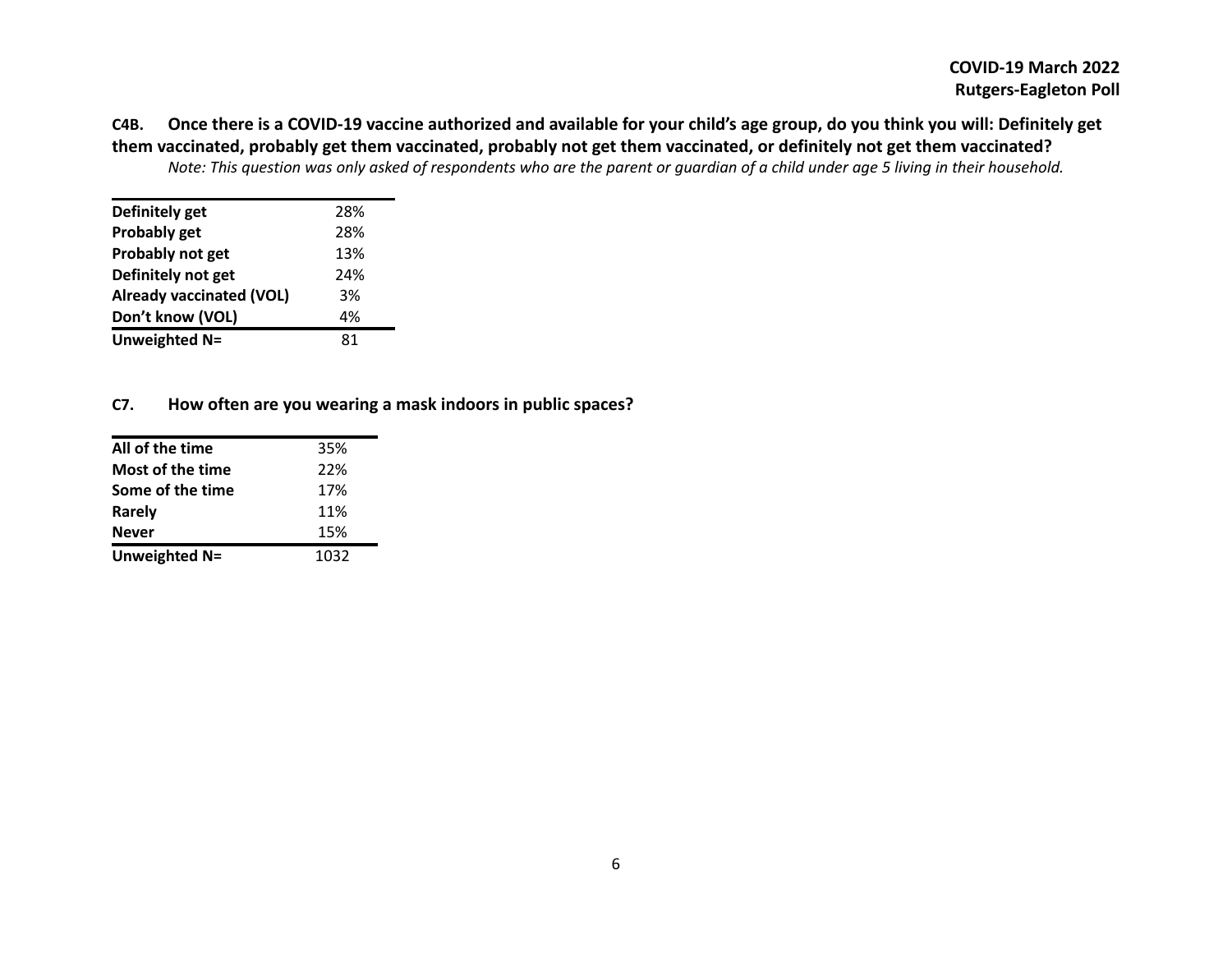**C10. New Jersey's statewide mask mandate for students and employees at K-12 schools and childcare settings is set to end on March 7th . Individual school districts may choose to continue requiring masks. Do you strongly agree, somewhat agree, somewhat disagree, or strongly disagree with this decision to end the statewide mask mandate?**

| <b>Strongly agree</b>    | 46%  |
|--------------------------|------|
| Somewhat agree           | 22%  |
| <b>Somewhat disagree</b> | 12%  |
| <b>Strongly disagree</b> | 18%  |
| Don't know (VOL)         | 1%   |
| Unweighted N=            | 1032 |

**C11A. How worried, if at all, are you that you or someone in your household will get sick from the coronavirus – very worried, somewhat worried, not very worried, or not worried at all?**

*Note: This question was part of a split sample. Half of respondents received C11A and half received C11B.*

| Very worried            | 14% |
|-------------------------|-----|
| <b>Somewhat worried</b> | 28% |
| Not very worried        | 26% |
| Not worried at all      | 32% |
| Unweighted N=           | 516 |

**C11B. Do you personally feel like you have a [ROTATE: greater risk, less risk,] or the same level of risk of contracting the coronavirus now, compared to in Spring 2020?**

*Note: This question was part of a split sample. Half of respondents received C11A and half received C11B.*

| <b>Greater risk</b>          | 7%  |
|------------------------------|-----|
| Less risk                    | 60% |
| About the same level of risk | 33% |
| Unweighted N=                | 512 |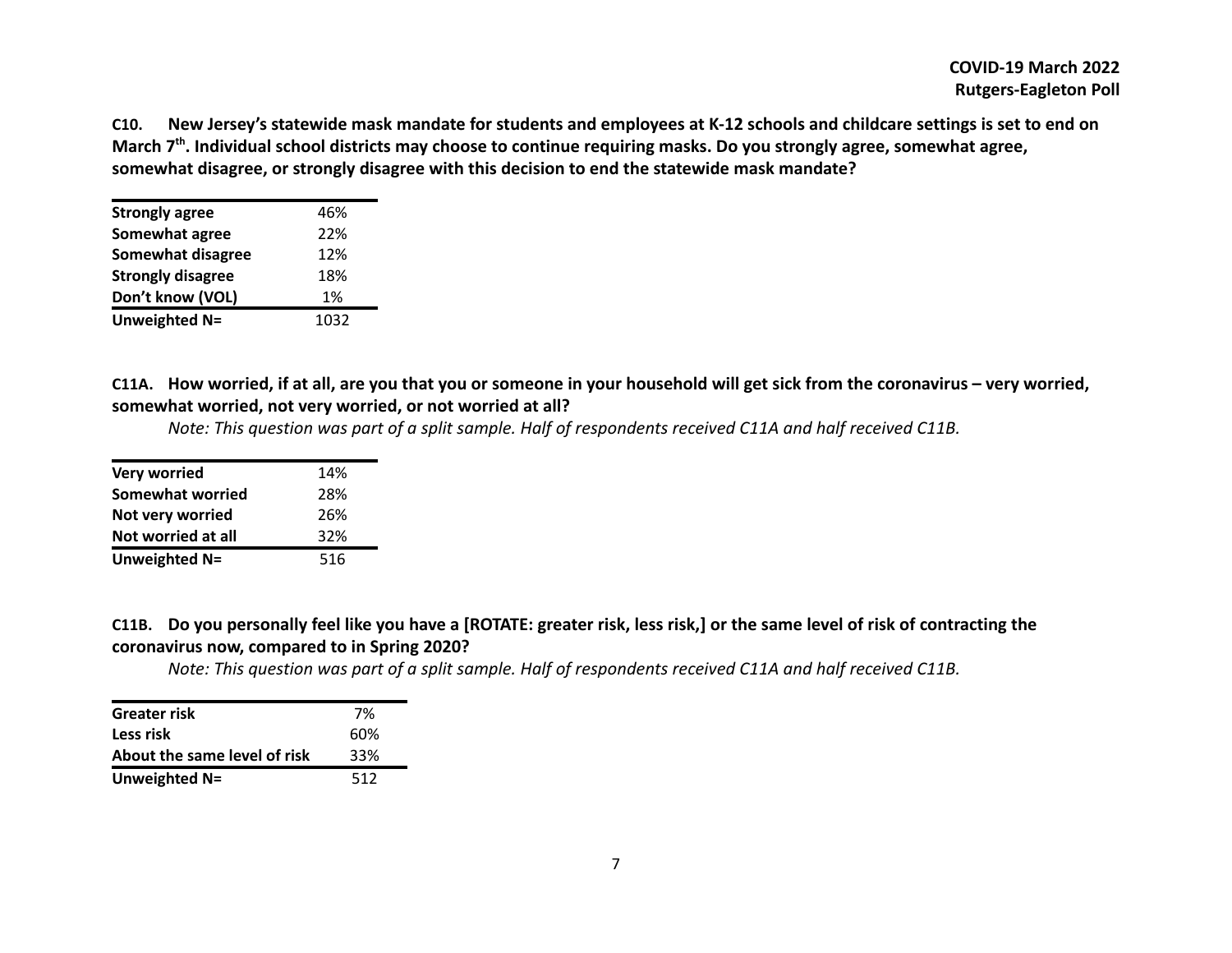## **C12A. Looking back on the past two years since the COVID-19 pandemic first started, do you think the measures the New Jersey state government took to deal with the virus went too far, did not go far enough, or were just right?**

*Note: This question was part of a split sample. Half of respondents received C12A and half received C12B.*

| Too far          | 32% |
|------------------|-----|
| Not far enough   | 17% |
| Just right       | 49% |
| Don't know (VOL) | 2%  |
| Unweighted N=    | 521 |

**C12B. When it comes to handling the COVID-19 pandemic at this time, do you think New Jersey should be doing more in terms of increasing mask mandates and COVID vaccine requirements, doing less, or doing exactly what it has been doing?** *Note: This question was part of a split sample. Half of respondents received C12A and half received C12B.*

| <b>More</b>      | 16% |
|------------------|-----|
| <b>Less</b>      | 34% |
| Exactly as is    | 49% |
| Don't know (VOL) | 1%  |
| Unweighted N=    | 518 |

| C13A. Do you feel the pandemic is completely over, mostly over, halfway over, or far from over?           |
|-----------------------------------------------------------------------------------------------------------|
| Note: This question was part of a split sample. Half of respondents received C13A and half received C13B. |

| <b>Completely over</b> | 12% |
|------------------------|-----|
| <b>Mostly over</b>     | 30% |
| <b>Halfway over</b>    | 21% |
| Far from over          | 29% |
| Will never be over     | 6%  |
| Don't know (VOL)       | 2%  |
| Unweighted N=          | 520 |
|                        |     |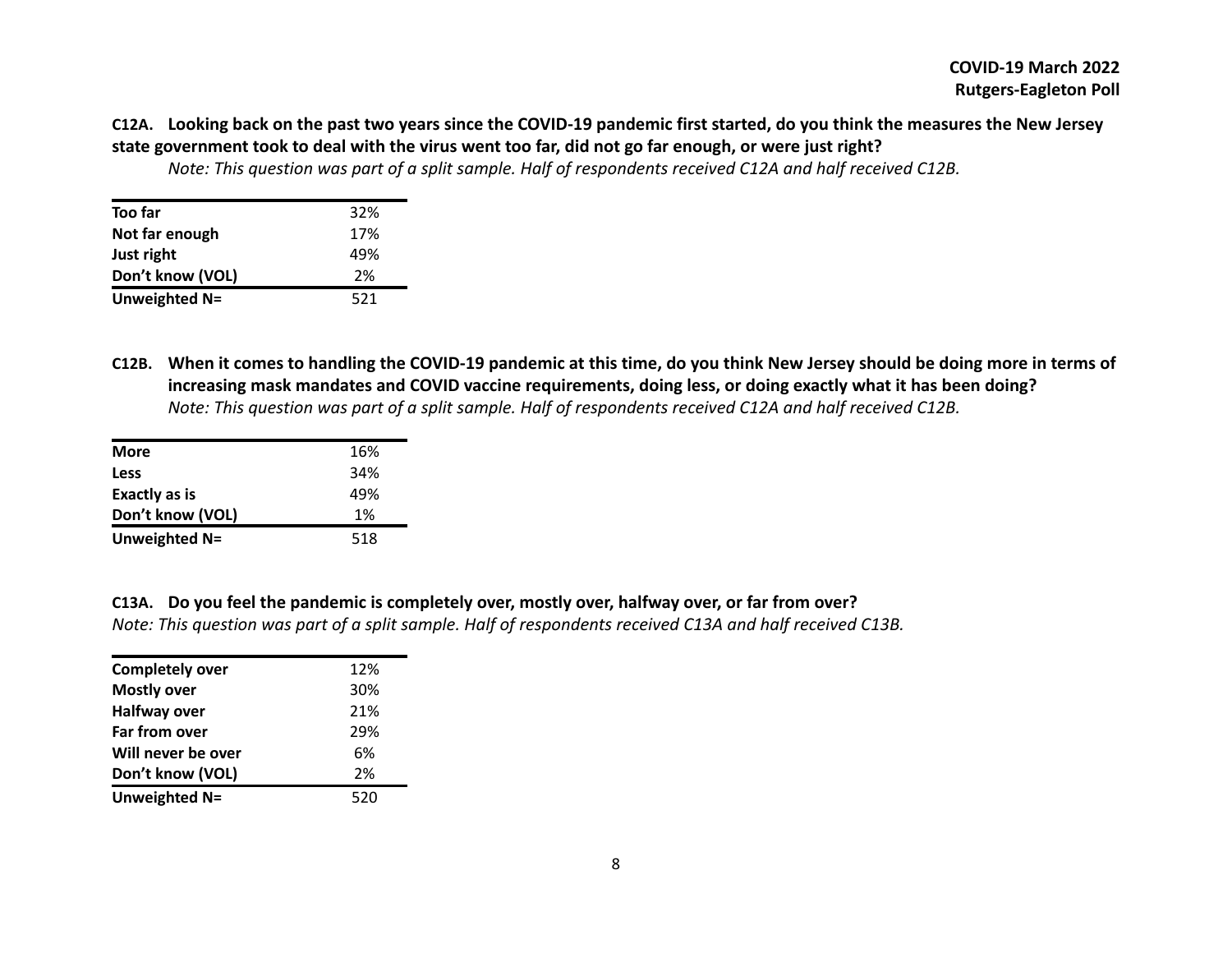### **C13B. How comfortable are you returning to some sense of normal in your daily life right now? Very comfortable, somewhat comfortable, not very comfortable, or not comfortable at all?**

*Note: This question was part of a split sample. Half of respondents received C13A and half received C13B.*

| <b>Very comfortable</b> | 54% |
|-------------------------|-----|
| Somewhat comfortable    | 33% |
| Not very comfortable    | 11% |
| Not comfortable at all  | 3%  |
| Unweighted N=           | 512 |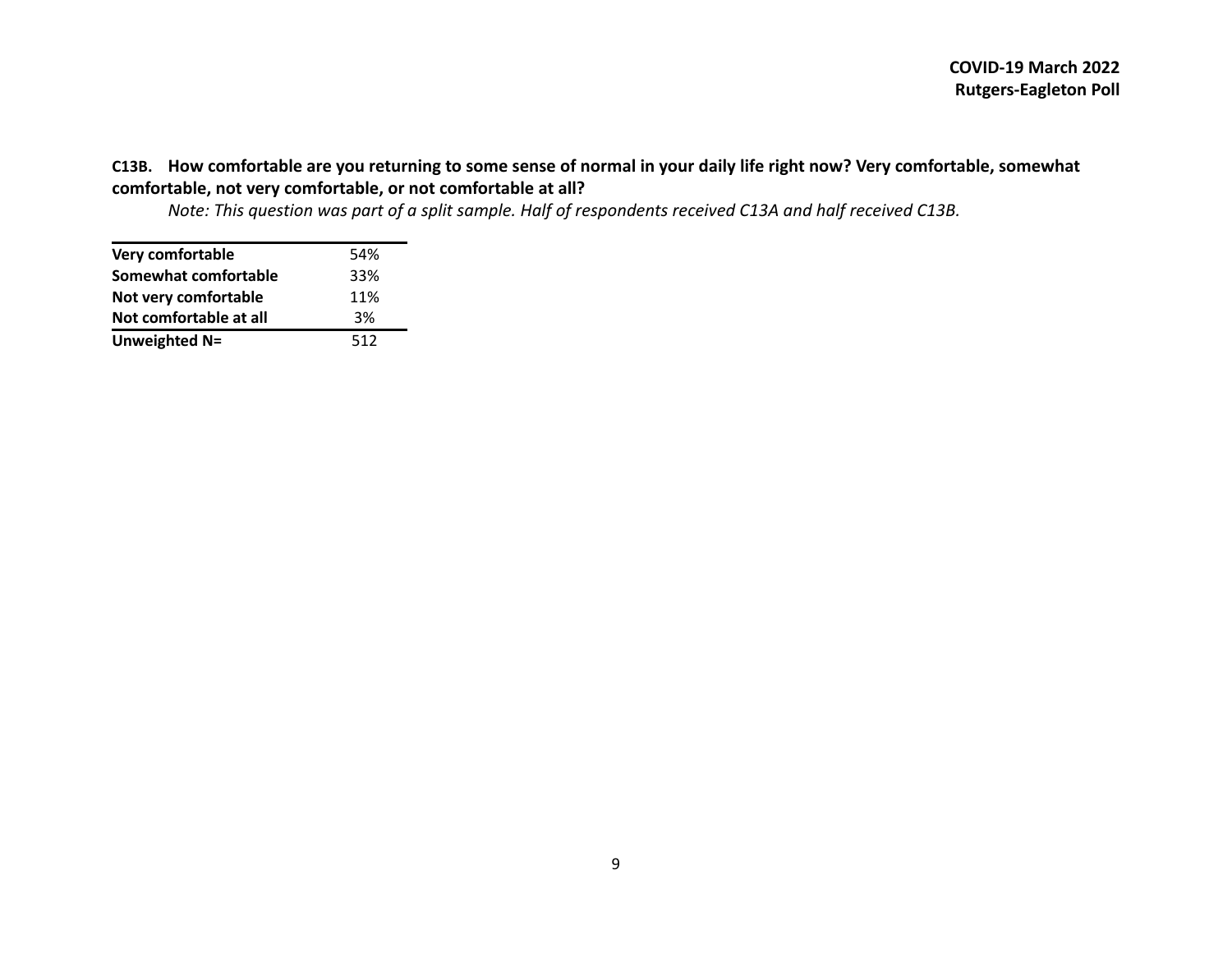#### **Methodology**

The Rutgers-Eagleton Poll was conducted by telephone using live interviewers February 25 – March 4, 2022, with a scientifically selected random sample of 1,044 New Jersey adults, 18 or older. Persons without a telephone could not be included in the random selection process. Respondents within a household are selected by asking randomly for the youngest adult male or female currently available. If the named gender is not available, the youngest adult of the other gender is interviewed. This poll included 255 adults reached on a landline phone and 789 adults reached on a cell phone, all acquired through random digit dialing; 393 of the cell phone completes were acquired through one-to-one SMS text messaging by live interviewers that led respondents to an online version of the survey. Distribution of phone use in this sample is:

|                                | <b>Individual</b> | <b>Household</b> |  |  |
|--------------------------------|-------------------|------------------|--|--|
| <b>Cell Only</b>               | 29%               | 29%              |  |  |
| <b>Dual Use</b>                | 27%               | 27%              |  |  |
| <b>Dual Use, Reached on LL</b> | 41%               | 41%              |  |  |
| <b>Landline Only</b>           | 3%                | 2%               |  |  |

The data were weighted to be representative of the residential adult population of New Jersey. The weighting balances sample demographics to target population parameters. The sample is balanced, by form, to match parameters for sex, age, education, region, race/ethnicity and phone use. The sex, age, education, race/ethnicity and region parameters were derived from 2019 American Community Survey PUMS data. The phone use parameter was derived from estimates provided by the National Health Interview Survey Early Release Program. 1

Weighting was done in two stages. The first stage of weighting corrects for different probabilities of selection across the RDD samples associated with the number of adults in each household and each respondent's telephone usage patterns. This adjustment also accounts for the overlapping landline and cell sample frames and the relative sizes of each frame and each sample.<sup>2</sup>

The second stage of weighting balances sample demographics, by form, to match target population benchmarks. This weighting was accomplished using SPSSINC RAKE, an SPSS extension module that simultaneously balances the distributions of all variables using the GENLOG procedure. Weights were trimmed to prevent individual interviews from having too much influence on survey estimates. The use of these weights in statistical analysis ensures that the demographic characteristics of the sample closely approximate the demographic characteristics of the target population.

A series of weight variables was computed. One weight for estimates based on the total sample (weight), plus separate weights for each of the different split samples.

Post-data collection statistical adjustments require analysis procedures that reflect departures from simple random sampling. We calculate the effects of these design features so that an appropriate adjustment can be incorporated into tests of statistical significance when using these data. The so-called "design effect" or *deff* represents the loss in statistical efficiency that results from a disproportionate

<sup>&</sup>lt;sup>1</sup> NCHS, National Health Interview Survey, 2017–2019; U.S. Census Bureau, American Community Survey, 2017–2019.

<sup>&</sup>lt;sup>2</sup> Buskirk, T. D., & Best, J. (2012). Venn Diagrams, Probability 101 and Sampling Weights Computed for Dual Frame Telephone RDD Designs. Journal of Statistics and Mathematics, 15, 3696-3710.